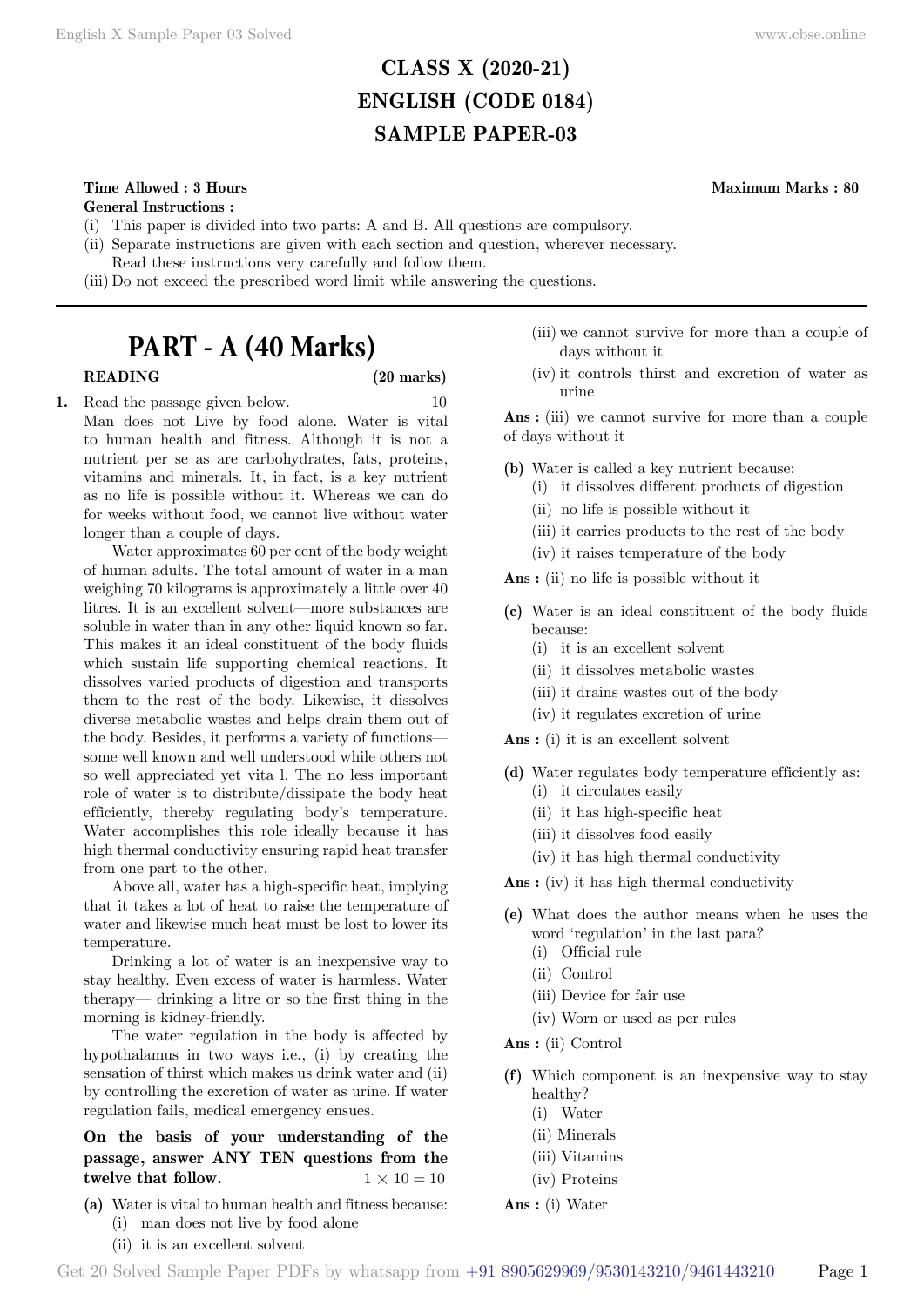- **(g)** Which of the following statements is not true?
	- (i) Water regulates body temperature
	- (ii) Excess water is not harmless
	- (iii) Excess water is not harmful
	- (iv) Water transports nutrients to the body

 **Ans :** (ii) Excess water is not harmless

- **(h)** Which activity is considered as water therapy?
	- (i) Its high thermal conductivity ensuring rapid heat transfer from one part to another
	- (ii) Drinking a litre of water in the morning
	- (iii) Drinking excess quantity of water
	- (iv) All of the above

 **Ans :** (ii) Drinking a litre of water in the morning

**(i)** What is the per cent of water content in a human body?

| $(i) 60\%$   | (ii) $40\%$ |
|--------------|-------------|
| $(iii) 80\%$ | $(iv)$ 70\% |

 **Ans :** (i) 60%

- **(j)** Which word in para 2 conveys the opposite of 'similar'? (i) Dissipate (ii) Ideal
	- (iii) Accomplished (iv) Diverse

 **Ans :** (iv) Diverse

- **(k)** Which word in para 4 is a synonym or undamaging'? (i) Excess (ii) Harmless
	- (iii) Therapy (iv) Friendly

 **Ans :** (ii) Harmless

**(l)** Which word in para 2 is a synonym of 'maintain'? (i) Supporting (ii) Sustain (iii) Diverse (iv) Varied

 **Ans :** (ii) Sustain

**2.** Read the passage given below. 10 The chart below gives information about the amount of carbon emissions in different countries during three different years.

Summarise the information by selecting and reporting the main features,and make comparisons where relevant.



The bar chart compares the emission of carbon dioxide into the atmosphere of six countries, including two of

them coming from emerging nations, for three decades starting from 1975 until 2005.

As an overall assessment, it can clearly be seen that only Germany and United Kingdom managed to reduce the carbon emissions compared to the other countries.

USA, being the number one polluter of all, emitted 1,200,000 thousand metric tonnes in 1975 and this count increased to 1,300,000 and 1,600,000 thousand metric tonnes in 1990 and 2005 respectively. In contrast, the carbon emissions of China was nearly 300,000 thousand metric tonnes in 1975 and it rose by nearly 100% in 1990 and surged dramatically to just below 1,600,000 thousand metric tonnes in 2005. In terms of the percentage increase, China was the largest contributor in carbon emissions of all.

The figures for Germany and the United Kingdom remained relatively stable throughout the period of time, and so were for Canada until 1990. The carbon dioxide emissions in India increased exponentially from around 100,000 in 1975 to just below 400,000 thousand metric tonnes in 2005.

# **On the basis of your understanding of the passage, answer ANY TEN questions from the twelve that follow.**  $1 \times 10 = 10$

**(a)** The given data compares the amount of emission of:

| (i) carbon dioxide | (ii) oxygen        |
|--------------------|--------------------|
| (iii) nitrogen     | (iv) None of these |

 **Ans :** (i) carbon dioxide

**(b)** In terms of the percentage increase, which country was the largest contributor in carbon emissions of all in year 2005?

| $(i)$ China | $(ii)$ USA                   |
|-------------|------------------------------|
| (iii) India | $(iv)$ Both $(i)$ and $(ii)$ |

 **Ans :** (i) China

- **(c)** Which country is the most polluter country?
	- (i) China (ii) USA
	- (iii) India (iv) Both (i) and (ii)

 **Ans :** (ii) USA

- **(d)** What do you think can be the reason for surging of  $\mathrm{CO}_2$  emission in million tonnes?
	- (i) Fast paced industrialisation
	- (ii) Lack of sustainable development
	- (iii) The urge to become world's top powerful economies
	- (iv) All of the above

 **Ans :** (iv) All of the above

- (e) Which country has the lowest emission of  $CO<sub>2</sub>$  in the graph?
	- (i) Germany
	- (ii) United Kingdom
	- (iii) Canada
	- (iv) India
- **Ans :** (iii) Canada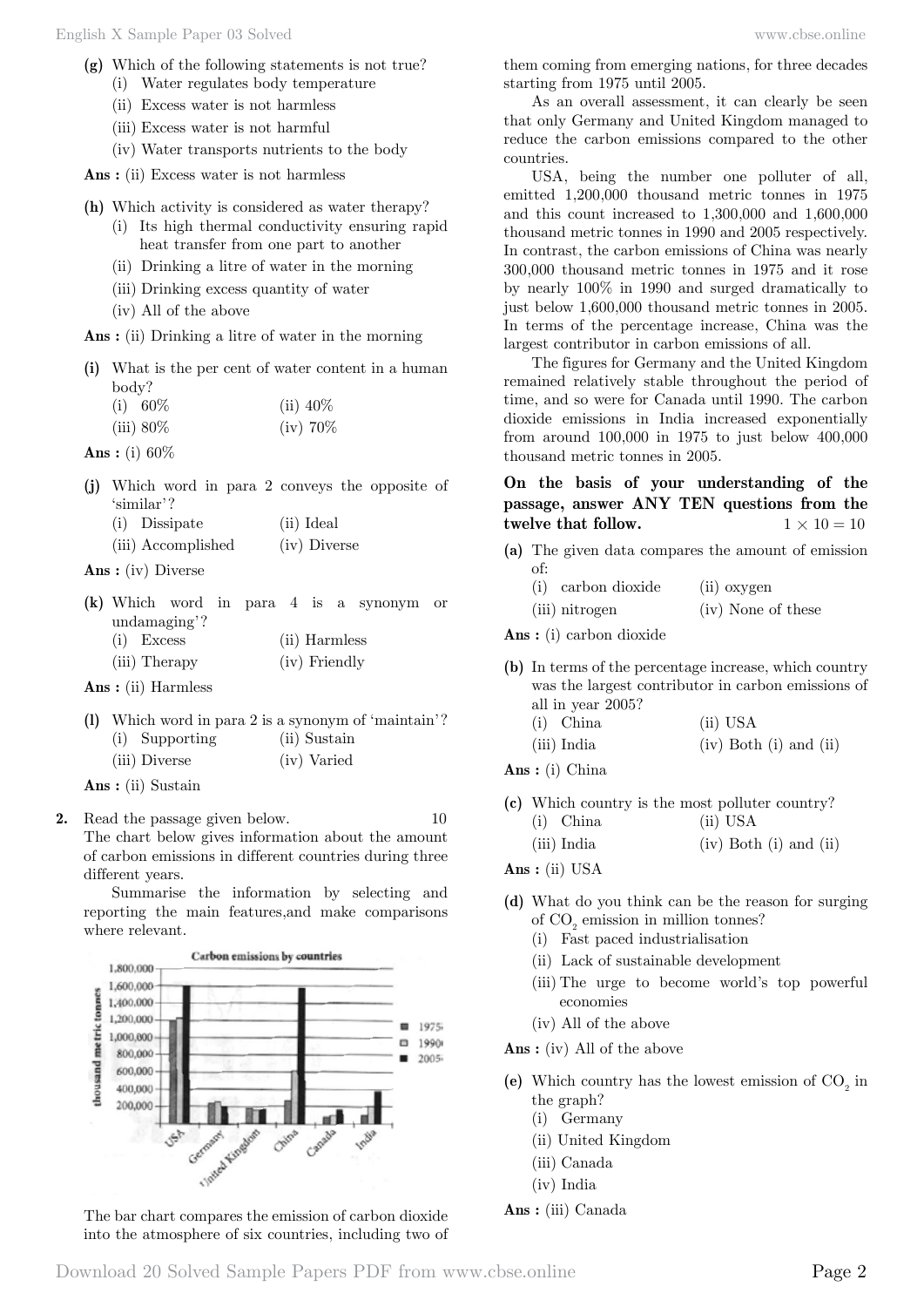**(f)** Which country has observed a dramatic rise over its years in  $CO<sub>2</sub>$  emission? (i) China (ii) USA (iii) India (iv) Both (i) and (ii)

 **Ans :** (i) China

- (g) Which country had the same level of  $CO<sub>2</sub>$  emission in the first and the second decade?
	- (i) Germany (ii) Canada
	- (iii) Both (i) and (ii) (iv) None of these

 **Ans :** (iii) Both (i) and (ii)

**(h)** What is the highest quantity unit of global emission of  $CO<sub>2</sub>$  by different countries? (i)  $1,600,000$  (ii)  $1,570,000$ (iii) 1,300,000 (iv) None of these

 **Ans :** (i) 1,600,000

- (i) Which country had the minimum  $CO<sub>2</sub>$  emission during 1975?
	- (i) Germany
	- (ii) The United Kingdom
	- (iii) China
	- (iv) India

 **Ans :** (iv) India

- **(j)** Which countries reported gradual growth in reduction of global  $CO_2$  emission?
	- (i) Germany and India
	- (ii) USA and China
	- (iii) The United Kingdom and USA
	- (iv) Germany and The United Kingdom

 **Ans :** (iv) Germany and The United Kingdom

- **(k)** Which of the following statements is true?
	- (i) The countries have achieved meteoric rise in  $CO<sub>2</sub>$  emission
	- (ii) The countries have not been able to reduce their  $CO<sub>2</sub>$  emission significantly
	- (iii) USA seems to leave behind China in coming years
	- (iv) Both (i) and (ii)

 **Ans :** (iv) Both (i) and (ii)

**(l)** Which country has been the major polluter in these three decades? (i)  $\text{UCA}$  (ii)  $\text{Indi}$ 

| $(1)$ $\cup$ $\Delta$ | (п) ница                     |
|-----------------------|------------------------------|
| (iii) China           | $(iv)$ Both $(i)$ and $(ii)$ |

 **Ans :** (i) USA

## **LITERATURE (10 Marks)**

 $1 \times 5 = 5$ 

**3.** Read the extracts given below and attempt ANY ONE, by answering the questions that follow.

on Boggins Heights or have any funny name.

As for Maddie, this business of asking Wanda every day how many dresses and how many hats, and how many this and that she had was bothering her. Maddie was poor herself. She usually wore somebody's handme-down clothes. Thanks goodness, she didn't live up

(ii) She had to wear hand-me-down clothes

**(a)** In what ways was Maddie different from Wanda? (i) She did not live in Boggins Heights (ii) She did not have a funny name

**(b)** Who started the business of (asking about)

**(c)** In the line, 'she had was bothering her', who does

(iv) Maddie was not as poor as Wanda

dresses, hats and other things? (i) Maddie (ii) Peggy (iii) Maddie and Peggy (iv) Wanda

- (iii) She was poor
- (iv) She didn't like to see the way Peggy teased Wanda

 **Ans :** (iv) She didn't like to see the way Peggy teased Wanda

- **(e)** Which word in the passage means 'disturbing'?
	- (i) Goodness (ii) Bothering
	- (iii) Business (iv) Hand-me-down
- **Ans :** (ii) Bothering

 **o**

'Her first journey—what careful, painstaking, elaborate plans she had to make for it! She had thriftily saved whatever stray coins come her way, resisting every temptation to buy peppermints, toys, balloons and the like, finally she had saved a total of sixty paise. How difficult it had been, particularly that day at the village fair, but she had resolutely stifled a strong desire to ride the merry-go-round, even though she had the money.

- **(a)** From which chapter has this extract been taken?
	- (i) Madam Rides the Bus
	- (ii) Bholi
	- (iii) The Hundred Dresses-II
	- (iv) From the Diary of Anne Frank

 **Ans :** (i) Madam Rides the Bus

- **(b)** Why had 'she' in the passage saved sixty paise? (i) For her strong desire to ride merry-go-round
	- (ii) For every temptation of peppermint, toys and balloons
	- (iii) For enjoying the village fair
	- (iv) For riding on the bus

 **Ans :** (iv) For riding on the bus

(iii)  $Peggy$  (iv) Both (i) and (ii)  **Ans :** (i) Maddie

 **Ans :** (ii) Peggy

**(d)** Why was Maddie unhappy?

`her' here refer to?

(iii) Both (i) and (ii)

 **Ans :** (iii) Both (i) and (ii)

(i) She was called out by funny names

(i) Maddie (ii) Wanda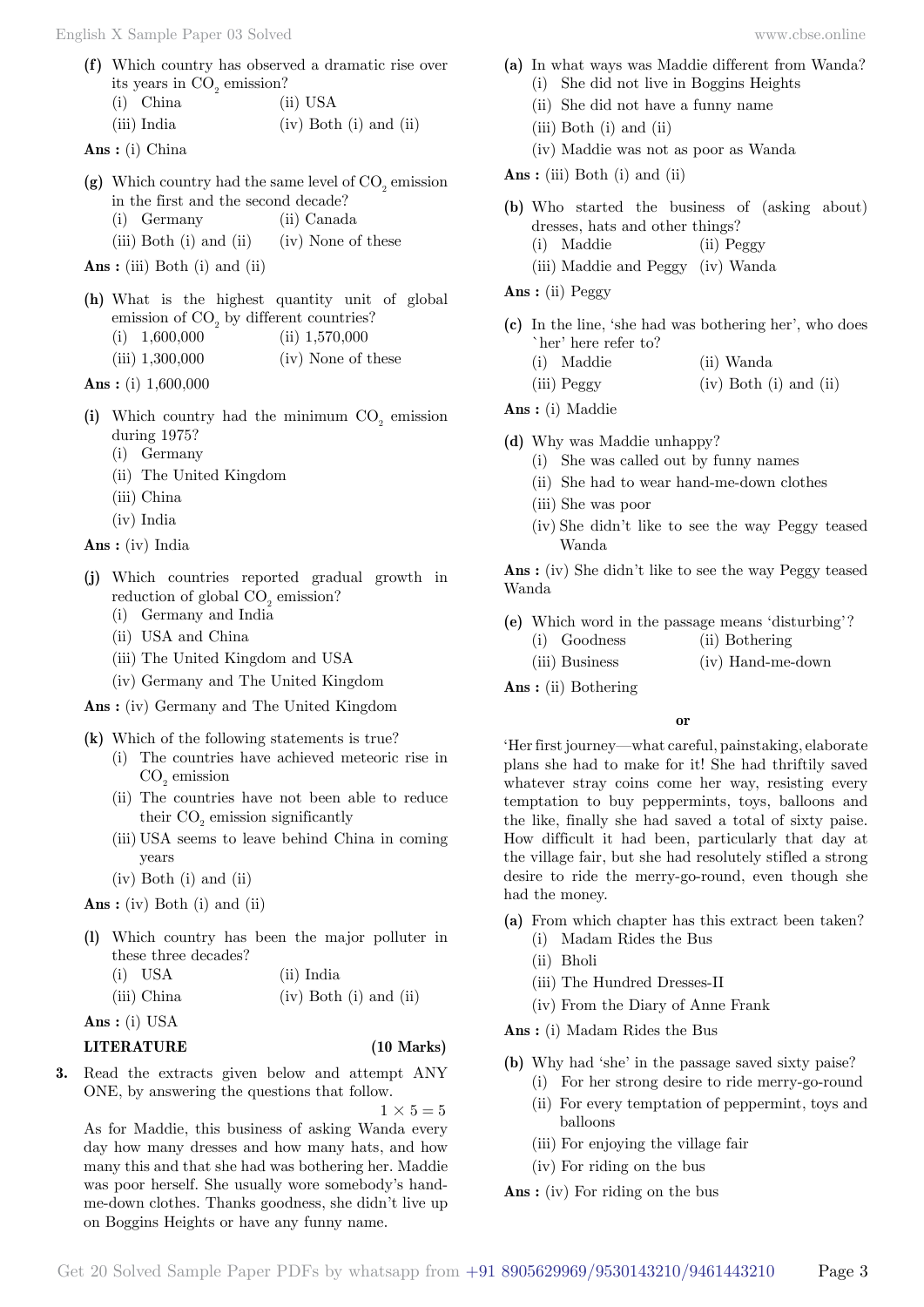- **(c)** What does 'it' refer to in 'how difficult it had been'?
	- (i) For the painstaking plan
	- (ii) For the resistance from her temptations and desire
	- (iii) For going to the village fair
	- (iv) For saving the money

 **Ans :** (iv) For saving the money

- **(d)** How did 'she' manage to save money?
	- (i) By saving every coin she received or was left spare with her
	- (ii) By not enjoying the rides in the fair
	- (iii) By resisting all the favourite things in the fair
	- (iv) All of the above

 **Ans :** (iv) All of the above

**(e)** Which word in the passage means 'not being extravagant'?

| (i) Painstaking | (ii) Elaborate |  |
|-----------------|----------------|--|
| (iii) Stifled   | (iv) Thriftily |  |

 **Ans :** (iv) Thriftily

**4.** Read the extracts given below and attempt ANY ONE, by answering the questions that follow.

 $1 \times 5 = 5$ 

"In a world of possessions, people will take" Balls, Balls will be lost always, the little boy And no one buys a ball back. Money is external."

#### **(a)** Name the poem and the poet.

- (i) The Ball Poem, Leslie Norris
- (ii) Animals, John Berryman
- (iii) The Ball Poem, John Berryman
- (iv) Animals, Walt Whitman

 **Ans :** (iii) The Ball Poem, John Berryman

- **(b)** Where did the boy lost the ball?
	- (i) In the harbour water
	- (ii) At the dockyard
	- (iii) In the boat
	- (iv) In the ground

 **Ans :** (i) In the harbour water

|  |                | (c) The poet speaks of a ball as a symbol of: |
|--|----------------|-----------------------------------------------|
|  | (i) wealth     | (ii) childhood memories                       |
|  | (iii) property | (iv) All of these                             |

 **Ans :** (iv) All of these

**(d)** Why will no one buy a ball back?

- (i) There is no money to spare
- (ii) The ball was rarely found
- (iii) Lost things cannot be recovered
- (iv) Losses and gains are part of life

 **Ans :** (iii) Lost things cannot be recovered

**(e)** Which literary device is used here?

| (i) Personification     | (ii) Alliteration                                          |
|-------------------------|------------------------------------------------------------|
| $\left(\cdots\right)$ T | $\left\langle \cdot \right\rangle$ T <sub>11</sub> $\cdot$ |

(iii) Imagery (iv) Illusion

 **Ans :** (ii) Alliteration

 **o**

He stalks in his vivid stripes The few steps of his cage On pads of velvet quiet, In his quiet rage.

- **(a)** Who is 'he' here? (i) Tiger (ii) Human being (iii) Lion (iv) Dragon
- **Ans :** (i) Tiger

| (b) How does 'he' walk? |                   |
|-------------------------|-------------------|
| (i) Angrily             | (ii) Fiercely     |
| (iii) Steadily          | (iv) All of these |

 **Ans :** (iii) Steadily

|                                                        | (c) Which emotion does the tiger not express? |  |                          |  |  |
|--------------------------------------------------------|-----------------------------------------------|--|--------------------------|--|--|
| $\left( \cdot \right)$ $\mathbf{\tau}$ $\mathbf{\tau}$ |                                               |  | $(1)$ $\mathbb{R}$ $(1)$ |  |  |

(i) Pride (ii) Dissatisfaction (iii) Anger (iv) Both (ii) and (iii)

 **Ans :** (iii) Anger

- **(d)** Where is the tiger now?
	- (i) In the jungle (ii) In the zoo
	- (iii) In the grassland (iv) In his den
- **Ans :** (ii) In the zoo

|  | (e) Which literary device is used here? |                 |
|--|-----------------------------------------|-----------------|
|  | (i) Personification                     | (ii) Repetition |
|  | (iii) Imagery                           | (iv) Allusion   |

 **Ans :** (i) Personification

#### **GRAMMAR (10 Marks)**

**5.** Choose the correct options to complete the passage.  $1 \times 3 = 3$ 

Our tongue (a) .......... a lot of things. The (b) .......... bumps on it called taste buds can differentiate between salty food and sweet food. The tongue (c) .......... in chewing the food by moving to where our teeth can bite it.

- $(a)$  (i) is doing (ii) do
	- (iii) does (iv) had done
- (b) (i) less (ii) little
	- (iii) few (iv) lesser
- (c) (i) is helping (ii) will be help
	- (iii) has helped (iv) helps

#### **Ans :**

 $(a)$  (iii) does

(b) (ii) little

(c) (iv) helps

- **6.** Complete the dialogue by choosing the correct option.  $1 \times 3 = 3$ 
	- Udit : I'm really thrilled about joining my new school. I don't know (a) .......... when I actually step in there.
	- Arun : Don't feel overexcited otherwise (b) ...........
	- Udit : Tell. me (c). .......... there.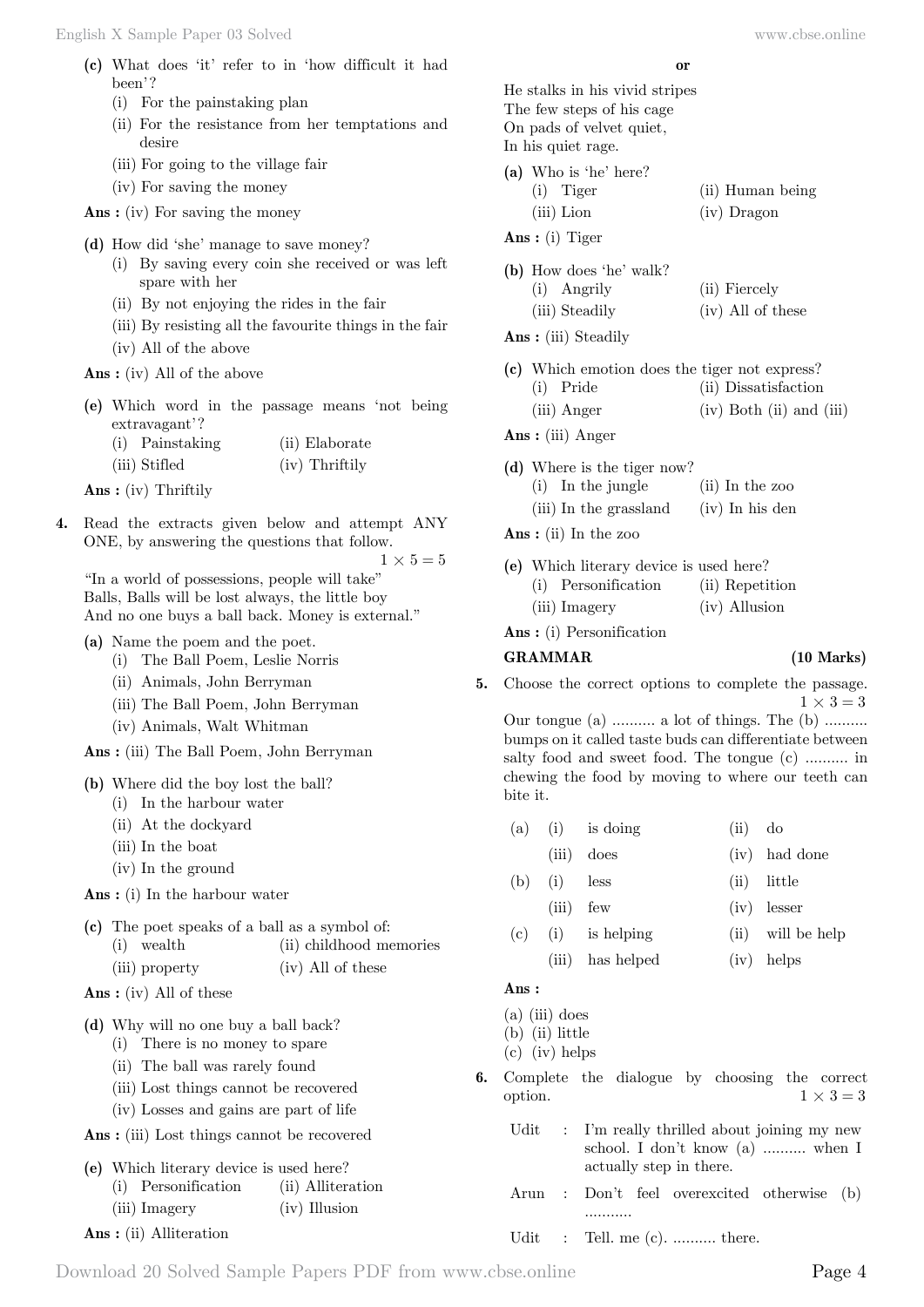- Arun : We shall reach there tomorrow morning my brother. Do you know what you will carry since the school is on a hill station?
- (a) (i) how shall I feel
	- (ii) what can I find
	- (iii) how I feel
	- (iv) what will I get
- (b) (i) you might be nervous
	- (ii) you will get nervous
	- (iii) you will be nervousing
	- (iv) you shall become nervous
- (c) (i) when may we reach
	- (ii) when shall we reach
	- (iii) how will we reach
	- (iv) why shall we reach

#### **Ans :**

- (a) (i) how shall I feel
- (b) (ii) you will get nervous
- (c) (ii) when shall we reach
- **7.** Fill in the blanks by choosing the correct options for any four of the six sentences given below:  $1 \times 4 = 4$ 
	- **(a)** Wood .......... on water.

| (i) floated  | (ii) will float |
|--------------|-----------------|
| (iii) floats | $(iv)$ float    |

 **Ans :** (iii) floats

|  |             |  | (b) Somebody  to go and talk to her. |  |
|--|-------------|--|--------------------------------------|--|
|  | $(i)$ have  |  | (ii) were                            |  |
|  | $(iii)$ has |  | $(iv)$ will                          |  |

 **Ans :** (iii) has

|             | (c) Talk to  child separately. |
|-------------|--------------------------------|
| $(i)$ these | $(ii)$ some                    |
| (iii) each  | $(iv)$ few                     |

- **Ans :** (iii) each
- **(d)** She asked him to give .......... papaya and .......... orange. (i) a; the  $(i)$  the; the

|                 | $(1 - 7)$ $(1 - 1)$ $(1 - 1)$ |
|-----------------|-------------------------------|
| $(iii)$ the; an | $(iv)$ a; an                  |

- **Ans :** (iv) a; an
- **(e)** The condition of these stairs .......... not very good. (i) are (ii) have
- (iii) is (iv) were  **Ans :** (iii) is
- **(f)** You .......... be hungry after all that walking. (i) may (ii) must  $(iii)$  need  $(iy)$  can
- **Ans :** (ii) must

**WRITING**  $2 \times 5 = 10$ 

**8.** Attempt ANY ONE of the following in 100-120 words. 5

You are Aman/Amita, Blue Bells Public School, Delhi. Write a letter to UK Publishers, Pratap Vihar, Delhi to place an order for English to Hindi, encyclopedia, fiction books etc. for your school library. Request them for a catalogue, discount offered and other necessary details.

 **Ans :**

Blue Bells Public School Delhi 10 April 20XX The Store Manager UK Publications Pratap Vihar Delhi **Subject:** Placing an Order for Purchasing Books Sir,

I am writing this letter to place a bulk order for the supply of books for the school library for the academic session 2020-21. We wish to place an order to you as we have heard a lot about your publication and the quality content that you offer.

The particulars of the books and their quantity to be supplied are given below:

|    | S.No. Particulars           | Quantity         |
|----|-----------------------------|------------------|
| 1. | English to Hindi Dictionary | 10               |
| 2. | Hindi to English Dictionary | 10               |
| 3. | Children's Encyclopedia     | 15               |
| 4. | Fiction Books (Hindi)       | 15               |
| 5. | Fiction Books (English)     | 15               |
| 6. | Indian Mythology            | $5 \text{ sets}$ |
|    |                             |                  |

All the books should be hardbound and in perfect condition. We expect at least 15% discount. In case of any damage in transit, the goods will be returned at your cost. Payment would be made by cheque once the goods are received in good condition. We expect prompt delivery within a week. Thanking you. Yours faithfully, Aman (Librarian)

#### **o**

You are Mohit/Mohini, a resident of 32/B, Ravi Nagar, Delhi. Last week, you came across an advertisement pertaining to city tour of Kerala and wish to avail it during the vacations. Write a letter of enquiry to the Tour Manager, Balaji Tours and Travels, Connaught Place, Delhi, enquiring about the itinerary for 7 children and 20 adult members.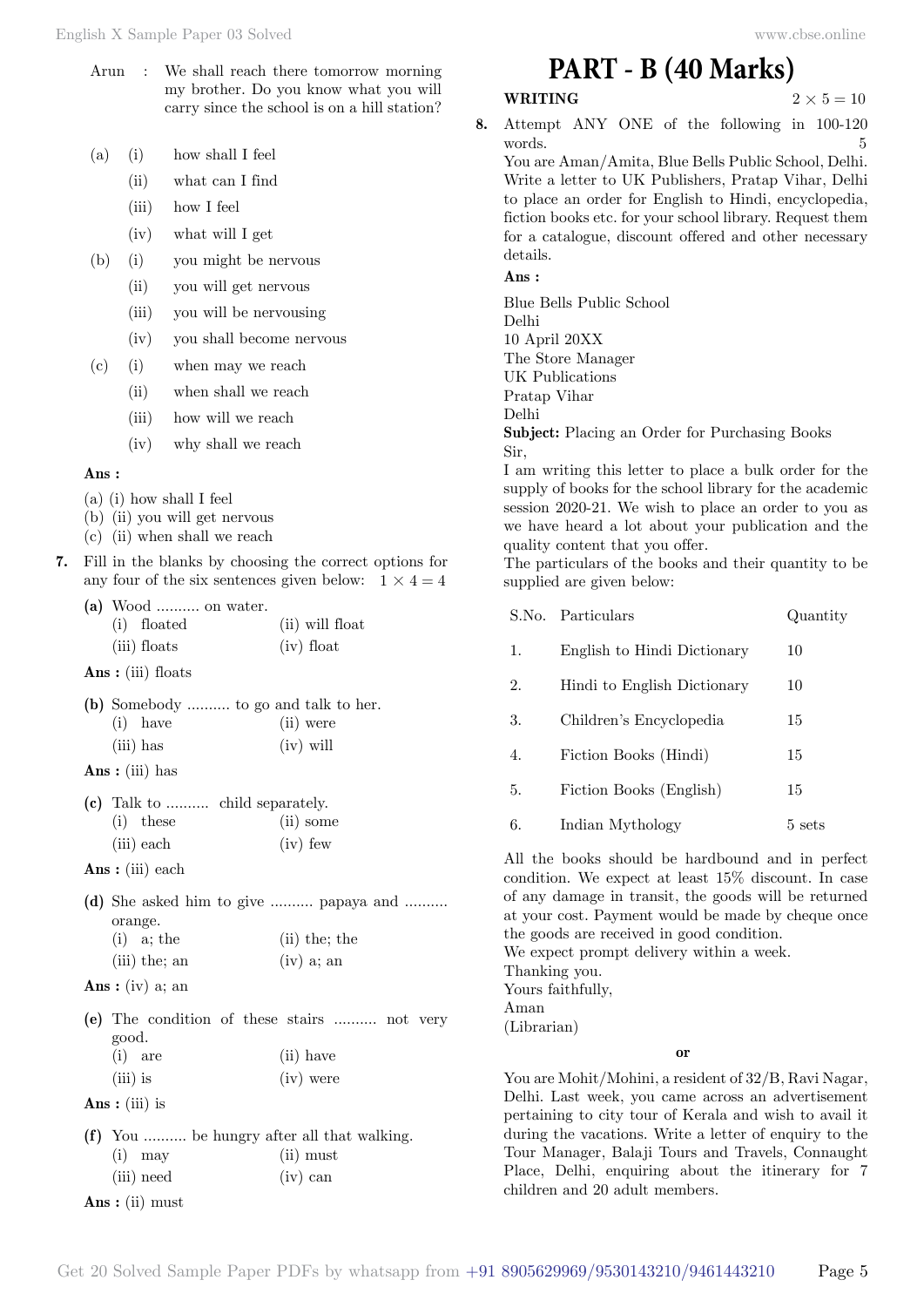#### English X Sample Paper 03 Solved [www.cbse.online](http://www.cbse.online)

#### **Ans :**

32/B. Ravi Nagar Delhi 10 April 20XX Tour Manager Balaji Tours and Travels Connaught Place Delhi

**Subject:** Enquiry about the Charges and Facilities Provided for tour to Kerala

Sir.

With reference to your advertisement in the Hindustan Times, dated 8 April 20XX. I wish to know the details of the same. I am planning to visit Kerala in the coming vacations with my family (20 adult members and 7 children) and wish to avail your facility of conducting sight-seeing tours and see the most renowned and popular places there.

Kindly furnish me with the following details:

- Travel itinerary
- Accommodation (AC rooms)
- Total charges—cost per head
- Places to visit (sight-seeing, shopping)
- Special attractions
- Pick and Drop facility
- Food/meals provided
- Mode of transport (Air/Train/Bus)
- Mode of payment
- Discount for families. if any

It shall be highly appreciated if the details are provided to me at the earliest.

Thanking you,

Yours faithfully.

Mohit

**9.** The bar graph given below contains data related to the people's opinion about their consideration for the most important factor for success. Write a paragraph in 100-120 words after observing the graph carefully and analysing; highlight the main features and make suitable comparisons. 5





#### **Ans :**

There are many factors that are considered important by people for getting success. However, success has always supported those who have worked diligently towards their life goals.

We have been given a study here in the form of double bar graph that compares the opinion of the younger generation and older generation on the most important factor for success in terms of percentage.

The darker shade rectangular bars tell us about the opinion of the older generation whereas the lighter shade rectangular bars tell us about the opinion of the younger generation. As discussed above that success favours those who toil and sacrifice the menial joys of life to achieve their goals. Similarly it can be observed through the graph that 50% younger people favour hardwork as the most important factor for success whereas according to the older people hardwork contributes more than 50% as an important factor.

As the time has rolled into the world of competition, talent has started taking its stake to 20% in view of the younger people whereas the older people consider it important only 10%. Likewise is the case in the factor of intelligence. The younger consider intelligence as the most important factor as the number of old people favouring it which counts upto only 10%. Honesty is considered important only 14% by the older generation which is 4% more important as perceived by the younger generation.

 **o**

The following bar graph gives information about the forest loss during 2011-2017 across the globe. The tree cover loss is given in terms of million hectares. Write a paragraph in 100-120 words after observing the bar graph carefully and analysing, highlight the main features and make suitable comparisons.



#### **Ans :**

The bar graph gives us the information about the forest cover loss from 2011 to 2017 across the globe. The Global forest watch gives us the report of forest loss in million hectares during 7 years. On closely observing the data, we can see that the tree cover loss was constantly fluctuating. The growth in tree cover loss has neither achieved an exponential rise nor reduced drastically. It has once gone down and then up and thus following the pattern. Here, it can be seen that the maximum loss can be observed in the year 2017 with 29.9 million hectares of forest cover loss and the minimum forest loss has been of 17.5 million hectares in the year 2011. In the year 2012 and 2014 the area under forest cover loss has been similar with just a slight difference. A significant decrease can be noticed in the year 2015 that can be a little favour of humans upon the nature but the gloomy part is that after 2015, only the rise can be seen in the two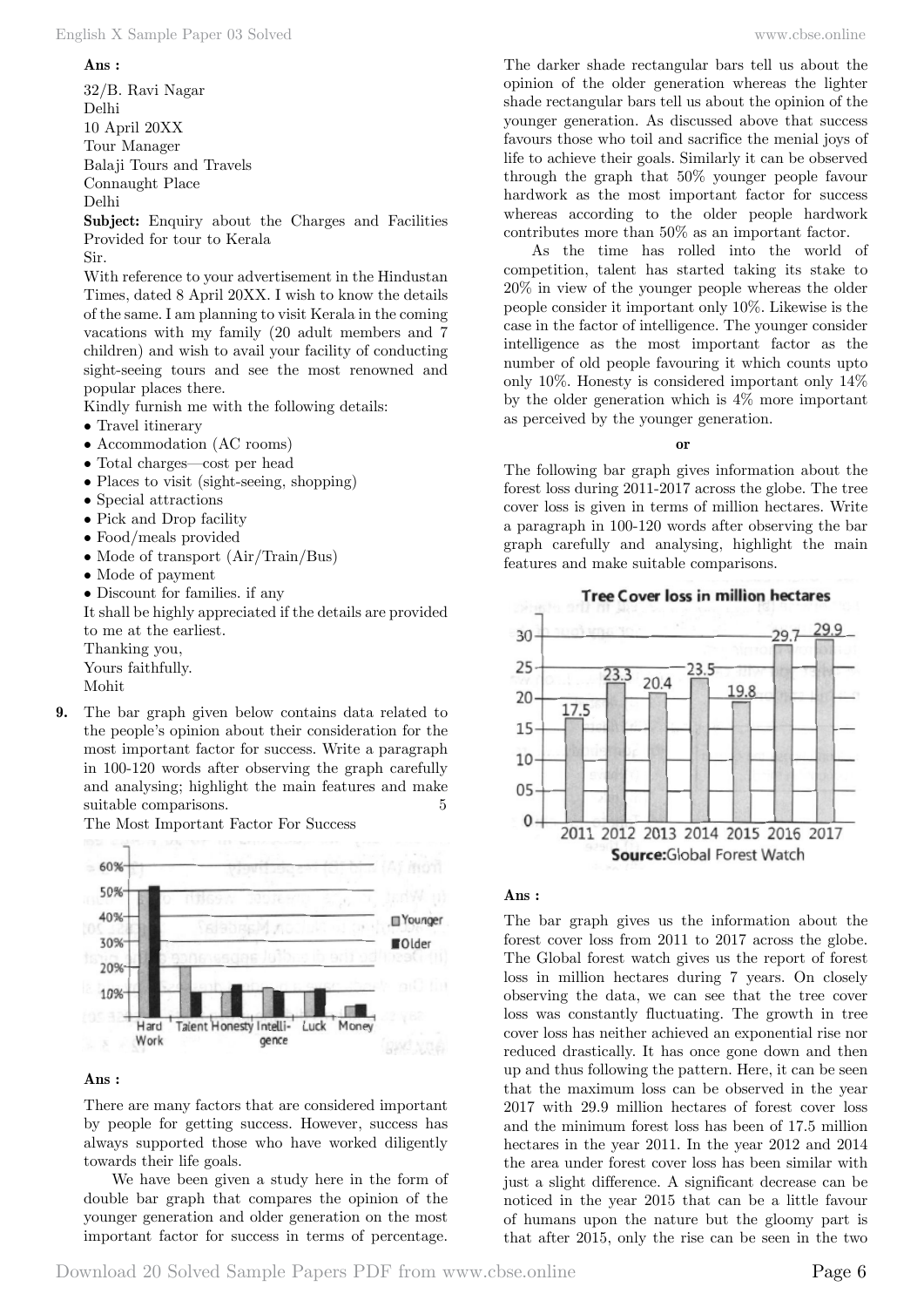subsequent years i.e. 29.7 million hectares loss in 2016 and in 2017. 29.9 million hectares forest has been cleared. In 2013, there was a slight decline in the count of area of forest loss and the area cleared has been 20.4 million hectare. Whatever may be the reasons for the high rate of declining forest cover, the alarming situation comes before us that the nature needs only the sustainable development in order to replenish the loss lest the humans should face disastrous results.

#### **LITERATURE (30 Marks)**

**10.** Answer ANY TWO questions in 20-30 words each, from (A) and (B) respectively.  $2 \times 4 = 8$ **(A)** (any two)  $2 \times 2 = 4$ 

**(i)** How did Valli save money for her first bus journey?  **Ans :**

To save money for her first bus journey, she resisted the temptation of buying balloons, peppermints, toys etc. in the village fair. She also resisted her strong desire to enjoy the merry-go-round there. She saved an amount of sixty paise. Hence, she collected the amount required for the bus journey.

**(ii)** Why does the tiger ignore the visitors?

#### **Ans :**

The tiger ignores the visitors because he considers them devoid of feelings as none of them tries to help him out of the prison.

**(iii)** What brought a sudden change in the poet of Dust of Snow?

 **Ans :**

The poet was in a bad mood. He considered that his day was ruined. But the crow shook off the dust of snow on him. His mood changed and the rest of the day was saved for him.

- **(B)** (any two)  $2 \times 2 = 4$
- **(i)** What did Bill,The Hack Driver, say about Lutkins?

 **Ans :**

Bill told the lawyer that Lutkins was a clever fellow hard enough to catch. He owed money to many people, including Bill. He was always up to something or the other and had never even paid anybody a cent. He also said that Oliver played a lot of poker and was good at deceiving people.

**(ii)** Why do you think the tendency to show off becomes a curse for Matilda?

 **Ans :**

She wasted her youth and suffered for ten long years only because of her vanity. Her desire for short-lived pleasure had become a curse for her.

**(iii)** What did Griffin, the scientist, do to escape after setting the fire to his landlord's house?

 **Ans :**

Griffin, the scientist, removed his clothes, became invisible and got away without being seen. He became a homeless wanderer without clothes, without money and he was quite invisible, until he happened to step into mud and left footprints behind.

- **11.** Answer ANY TWO questions in 40-50 words each, from (A) and (B) respectively.  $3 \times 4 = 12$ (A) (any two)  $3 \times 2 = 6$ 
	- **(i)** What is the greatest wealth of a country according to Nelson Mandela?

 **Ans :**

South Africa is rich in the gems and minerals. But minerals and gems are not the greatest wealth of a nation. Mandela thinks that the greatest and real wealth of a nation are its people. They are finer and truer than the purest diamonds.

**(ii)** Describe the dreadful appearance of the pirate?  **Ans :**

The pirate looked quite dreadful and dominating. He carried a pistol in his left as well as in right hand. He held a shining dagger in his mouth. His beard was black and one of his legs was of wood. It seemed that his intentions were terrible.

**(iii)** Did Wanda have a hundred dresses? Why did she say so and how did she prove that?

 **Ans :**

No, she did not have the actual dresses. She had only the drawings of a hundred dresses on papers. All had different designs and colours. She had lined them up in her closet. She proved herself right by submitting a hundred drawings of dresses in the drawing and painting competition of her school.

- **(B)** (any two)  $3 \times 2 = 6$
- **(i)** How did Bholi's teacher play an important role in changing the course of her life?

#### **Ans :**

Bholi's teacher played an important role in changing the course of her life. She was polite and friendly which touched her heart. She encouraged her every time and was affectionate towards her. The teacher transformed her into a confident person who could read, write and speak clearly. This gave her the required confidence. Moreover, the teacher's appreciation and encouragement helped her overcome her low morale.

**(ii)** Hari Singh did not catch the train deliberately when he could catch it easily. Why?

# **Ans :**

Hari Singh did not catch the train deliberately while he could catch it easily because he realised that Anil would feel sad for the loss of trust that he had reposed in him. Moreover. Hari did not want to lose the chance of getting educated. His inner conscience held him back.

**(iii)** Why does Mrs. Pumphrey think the dog's recovery is "a triumph of surgery"?

# **Ans :**

Mrs. Pumphrey thinks that the dog's recovery is "a triumph of surgery" because in two weeks. Tricki had recovered completely and had been transformed into a hard-muscled animal. When Tricki saw her, he leaped into her lap and licked her face. She was so excited that tears started rolling out of her eyes. She declared Tricki's recovery as a triumph of surgery to express her happiness and gratitude towards the doctor.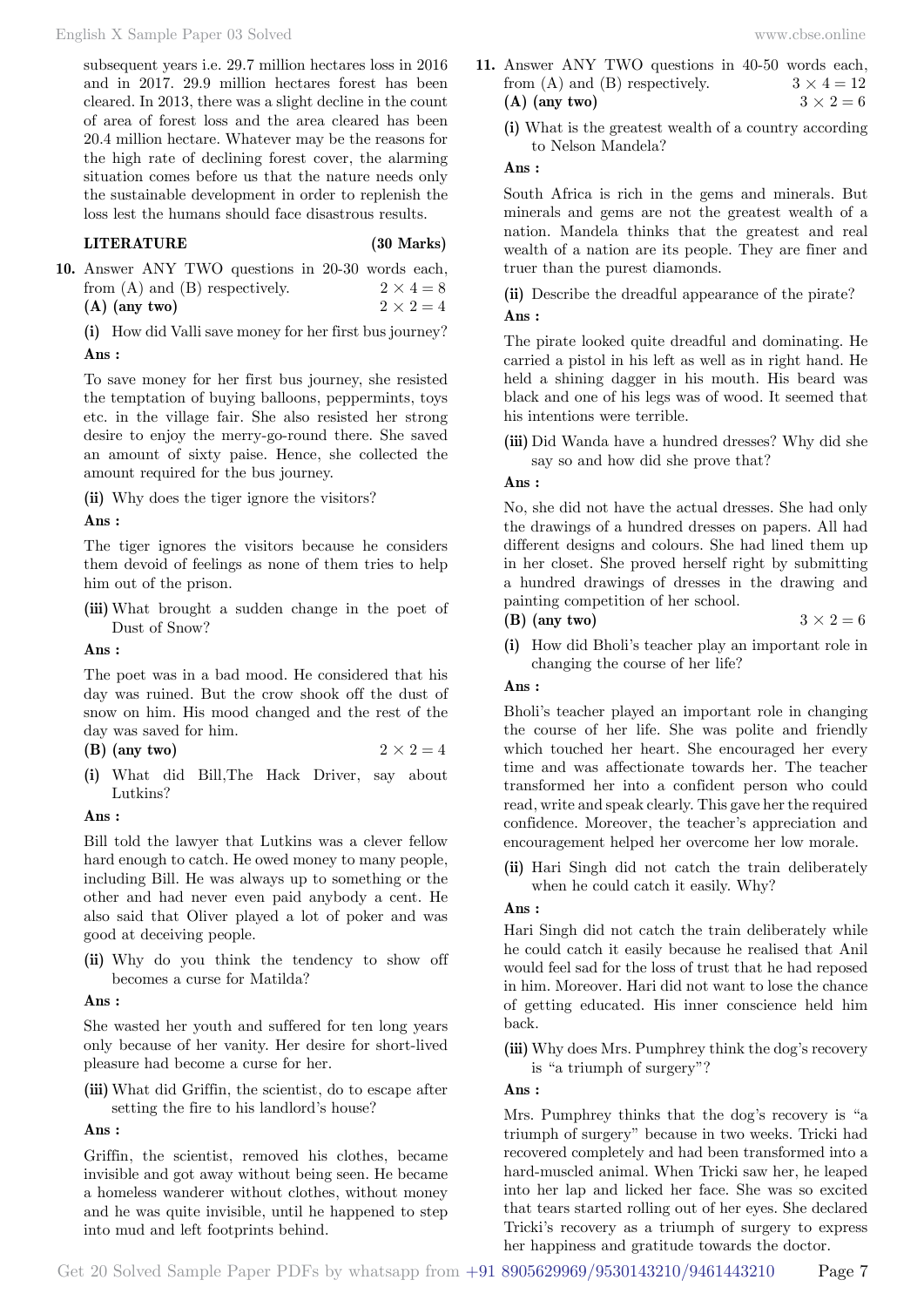English X Sample Paper 03 Solved [www.cbse.online](http://www.cbse.online) 

**12.** Answer ANY ONE the following in 100-120 words: 5 The story 'Madam Rides a Bus' has a lot of people talking in it. The conductor jokes and laughs with Valli, some passengers try to show their concern for her, and her mother and her aunt spends time chatting.

On the basis of your reading of the chapter, thinks of similar people or similar situations and write a dialogue based on an imaginary, event.

### **Ans :**

| Elderly woman | t.             | Dear! Are you all alone in the<br>bus?                                                                                                                                                   |
|---------------|----------------|------------------------------------------------------------------------------------------------------------------------------------------------------------------------------------------|
| Valli         | $\ddot{\cdot}$ | Yes! I am travelling alone and<br>I've got a ticket too!                                                                                                                                 |
| Elderly woman | $\ddot{\cdot}$ | Are you afraid of traveling<br>alone child?                                                                                                                                              |
| Valli         | $\ddot{\cdot}$ | (puffed up) Aunty! I am not a<br>child. I am eight years old now.<br>Don't call me child.                                                                                                |
| Elderly woman | $\vdots$       | (laughs & smiles at Valli) Ok!<br>Ok! So tell me dear then what<br>shall I call you?                                                                                                     |
| Valli         | $\vdots$       | (smiling at the woman's<br>laughter) My name<br>$-$ is<br>Valliammi, you can address me<br>as Valli.                                                                                     |
| Conductor     | $\ddot{\cdot}$ | (interrupting) Ah han! Not<br>only Valli, call her as Madam<br>Valli.                                                                                                                    |
|               |                | [Valli. the woman &<br>the<br>conductor laugh.]                                                                                                                                          |
| Valli         | $\ddot{\cdot}$ | Aunty! Why do you wear such<br>big earrings? They make your<br>ear lobes so big.                                                                                                         |
| Elderly woman | $\ddot{\cdot}$ | (surprised) I must say you are<br>quite observing. I like to wear<br>them. Would you like wearing<br>them once?                                                                          |
| Valli         | $\ddot{\cdot}$ | Oh no! They seem so heavy. If<br>I wear them my ears won't be<br>able to bear the weight and I<br>am afraid that my ears might<br>fall off along the earrings as<br>soon as I wear them. |
| Elderly woman | $\vdots$       | (laughing at her innocent joke)<br>You are so hilarious! I am very<br>amused with this reply.                                                                                            |

#### **o**

Day in and day out people are becoming more and more callous and insensitive to the joys and all sufferings of the people around them. On the other hand Valli grieves the accidental death of the young cow. How does this make Valli a beacon of light for the society today?

#### **Ans :**

It was Valli's first bus ride. Valli emerged as a very clever, sensitive, self-respecting and fun-loving girl. Valli was mature, clever and practical beyond her years.

The sight of a young cow running towards the bus at full speed enthusiased her. The more the driver honked, the more frightened the animal became and came just in front of the bus. Valli enjoyed the fun and laughed till tears came into her eyes. Valli was a very sensitive girl. Valli got introduced to the mystery of life and death on her first bus journey in the outside world. On her way back, she saw the same cow lying dead on the road. Some speeding and fast vehicle must have hit it. It was a horrible sight. It looked quite frightening. It was lying with its legs spread out. a fixed stare in its lifeless eyes and blood around it. The image of the dead cow haunted her dampening her spirits and making her sad. Valli was excited and joyous in her journey but the death of the cow brings her peep into life and death simultaneously. She learns that many things happen without our knowledge. We all should understand that life and death are common to all but as this was the first experience to Valli noticing a death made her feel gloomy. We all should be sensitive to our surroundings, fellow creatures and other beings is the conspicuous idea that the author wants to preach all of us.

**13.** Answer ANY ONE of the following in 100-120 words:

5 Why did Bholi at first agree to an unequal match? Why did she later reject the marriage? What does this tell us about her?

#### **Ans :**

This is a normal practice in India that girls seldom oppose their parent's choice for a groom. The upbringing of daughters does a kind of mental conditioning which doesn't give them enough courage to rebel against their parent's wish. Bholi more or less followed the tradition of being an ideal Indian girl and agreed to an unequal match because she felt lucky to get a well-to-do groom who owned a big shop, had a house of his own and had several thousands in the bank. Moreover, he was not asking for any dowry. Bholi also heard her mother saying that he did not know about her pock marks and her lack of sense. If the proposal was not accepted she might remain unmarried all her life. Later on when the groom expressed his greed to everyone, it repulsed Bholi and she opposed the marriage. Unlike her sisters. Bholi is educated and has a mind of her own. She is as independent as any other modern girl of a big city. On seeing her father pleading and getting humiliated, she decided not to marry him.

This tells us that she loves and respects her parents, has self-respect and knows what is right or wrong and is able to take a wise decision.

 **o**

Describe the contribution of his mother in Richard Ebright's life. What role did she play in making Ebright a scientist?